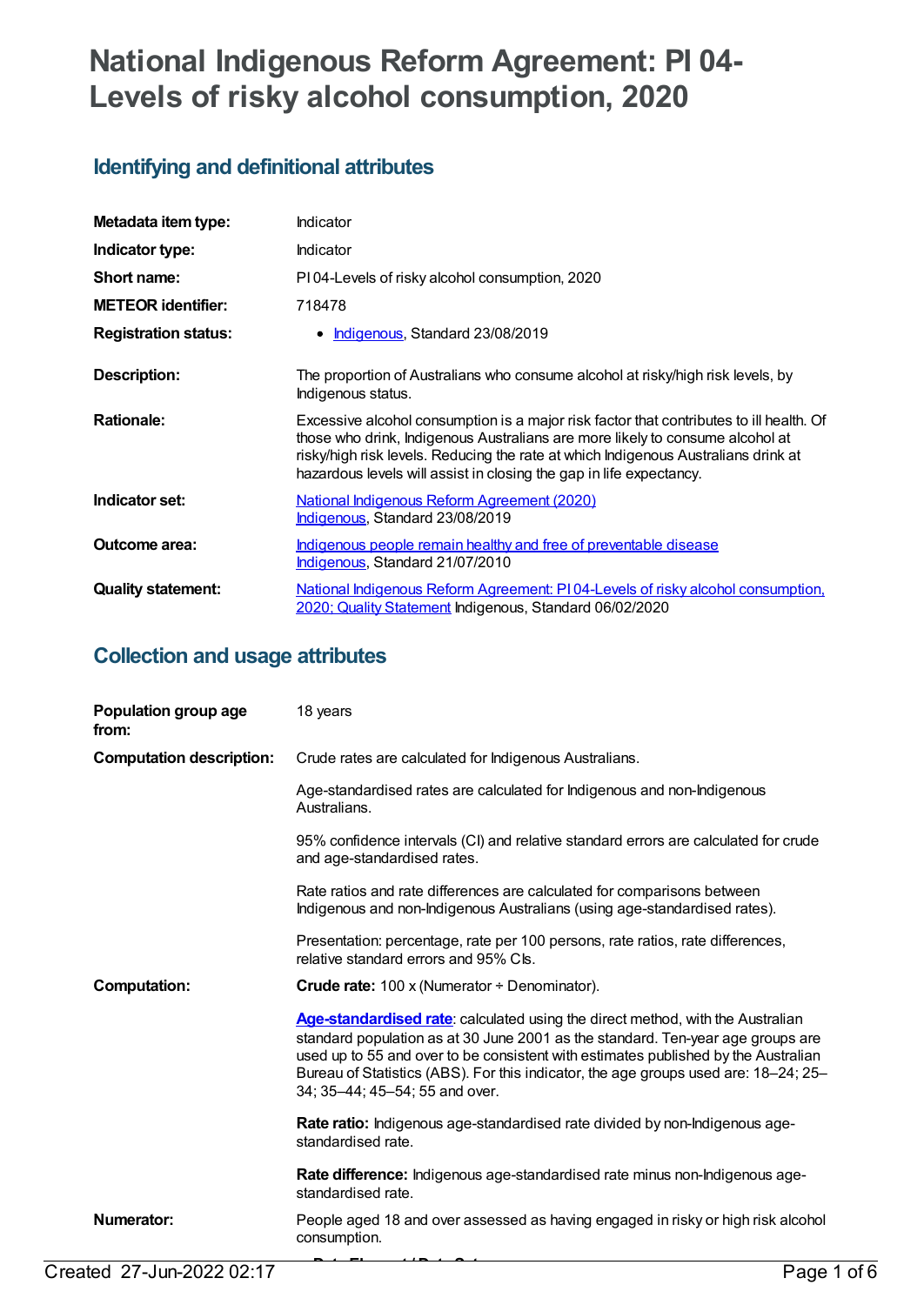#### **Data Element / Data Set**

#### **Data Element**

Person—age

**Data Source**

ABS [2017–18](https://meteor.aihw.gov.au/content/716316) National Health Survey (NHS)

**Guide for use**

Data source type: Survey.

#### **Data Element / Data Set**

#### **Data Element**

Person—alcohol consumption amount (self-reported)

**Data Source**

ABS [2017–18](https://meteor.aihw.gov.au/content/716316) National Health Survey (NHS)

**Guide for use**

Data source type: Survey.

### **Data Element / Data Set**

#### **Data Element**

Person—alcohol consumption frequency (self-reported)

**Data Source**

ABS [2017–18](https://meteor.aihw.gov.au/content/716316) National Health Survey (NHS)

#### **Guide for use**

Data source type: Survey.

#### **Data Element / Data Set**

#### **Data Element**

Person—age

#### **Data Source**

ABS 2018-19 National [Aboriginal](https://meteor.aihw.gov.au/content/719848) and Torres Strait Islander Health Survey (NATSIHS)

#### **Guide for use**

Data source type: Survey.

## **Data Element / Data Set**

#### **Data Element**

Person—alcohol consumption amount (self-reported)

#### **Data Source**

ABS 2018-19 National [Aboriginal](https://meteor.aihw.gov.au/content/719848) and Torres Strait Islander Health Survey (NATSIHS)

#### **Guide for use**

Data source type: Survey.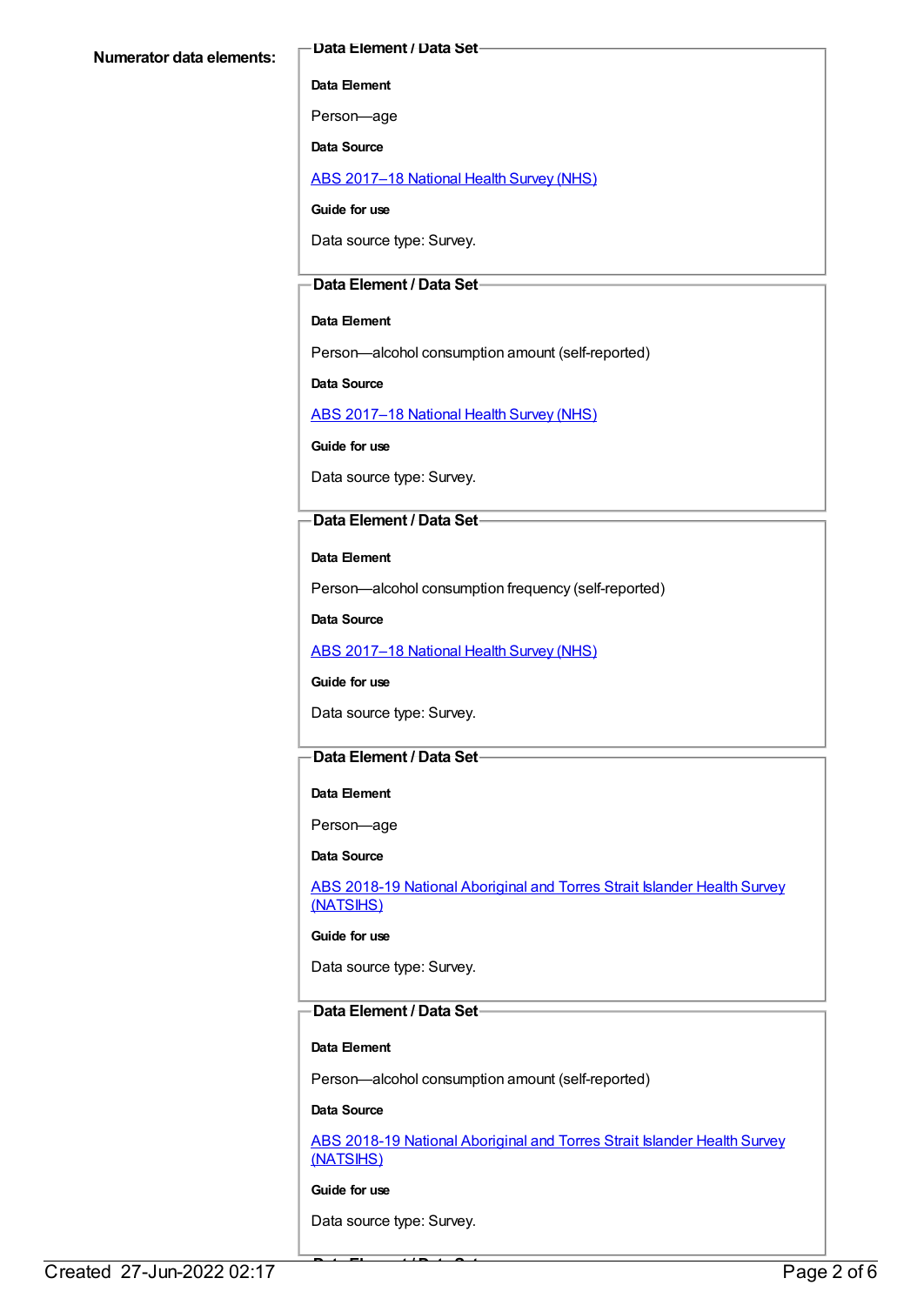|                               | Data Element / Data Set-                                                                                       |
|-------------------------------|----------------------------------------------------------------------------------------------------------------|
|                               | Data Element                                                                                                   |
|                               | Person-alcohol consumption frequency (self-reported)                                                           |
|                               | Data Source                                                                                                    |
|                               | ABS 2018-19 National Aboriginal and Torres Strait Islander Health Survey<br>(NATSIHS)                          |
|                               | Guide for use                                                                                                  |
|                               | Data source type: Survey.                                                                                      |
| Denominator:                  | Total populations (Indigenous and non-Indigenous Australians) aged 18 and over.                                |
| Denominator data<br>elements: | Data Element / Data Set-                                                                                       |
|                               | Data Element                                                                                                   |
|                               | Person-age                                                                                                     |
|                               | Data Source                                                                                                    |
|                               | ABS 2017-18 National Health Survey (NHS)                                                                       |
|                               | Guide for use                                                                                                  |
|                               | Data source type: Survey.                                                                                      |
|                               | Data Element / Data Set-                                                                                       |
|                               | Data Element                                                                                                   |
|                               | Person-age                                                                                                     |
|                               | Data Source                                                                                                    |
|                               | ABS 2018-19 National Aboriginal and Torres Strait Islander Health Survey<br>(NATSIHS)                          |
|                               | Guide for use                                                                                                  |
|                               | Data source type: Survey.                                                                                      |
| Disaggregation:               | National, state/territory, remoteness area: by alcohol risk level for Indigenous<br>Australians (crude rates). |

National, state/territory, remoteness area: by alcohol risk level, by Indigenous status (age-standardised rates).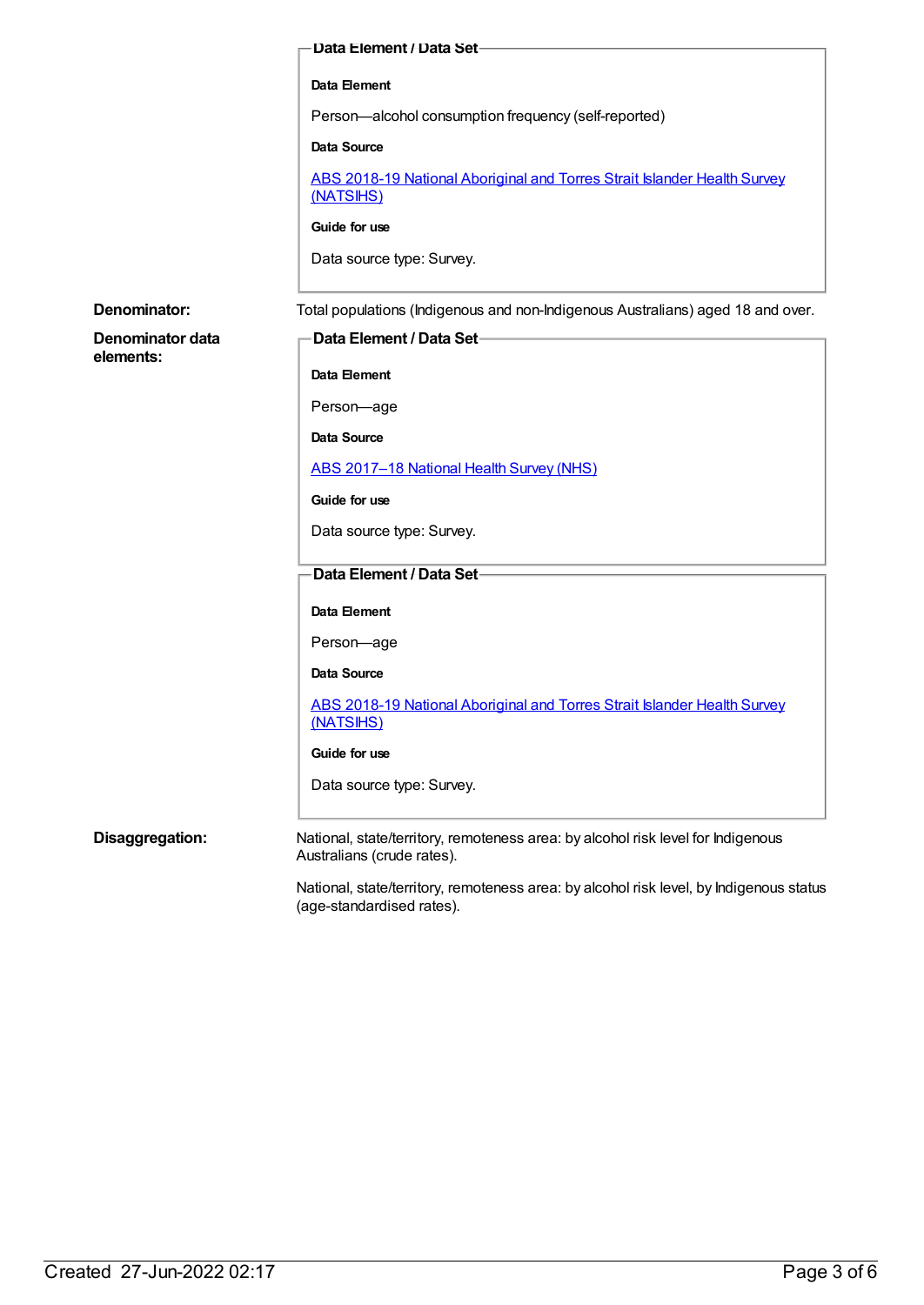#### **Disaggregation data elements:**

#### **Data Element / Data Set**

#### **Data Element**

Person—area of usual residence, statistical area level 1 (SA1) (ASGS 2016)

#### **Data Source**

ABS [2017–18](https://meteor.aihw.gov.au/content/716316) National Health Survey (NHS)

**Guide for use**

Data source type: Survey.

#### **Data Element / Data Set**

#### **Data Element**

Person—Indigenous status

**Data Source**

ABS [2017–18](https://meteor.aihw.gov.au/content/716316) National Health Survey (NHS)

**Guide for use**

Data source type: Survey.

#### **Data Element / Data Set**

#### **Data Element**

Person—area of usual residence, statistical area level 1 (SA1) (ASGS 2016)

#### **Data Source**

ABS 2018-19 National [Aboriginal](https://meteor.aihw.gov.au/content/719848) and Torres Strait Islander Health Survey (NATSIHS)

#### **Guide for use**

Data source type: Survey.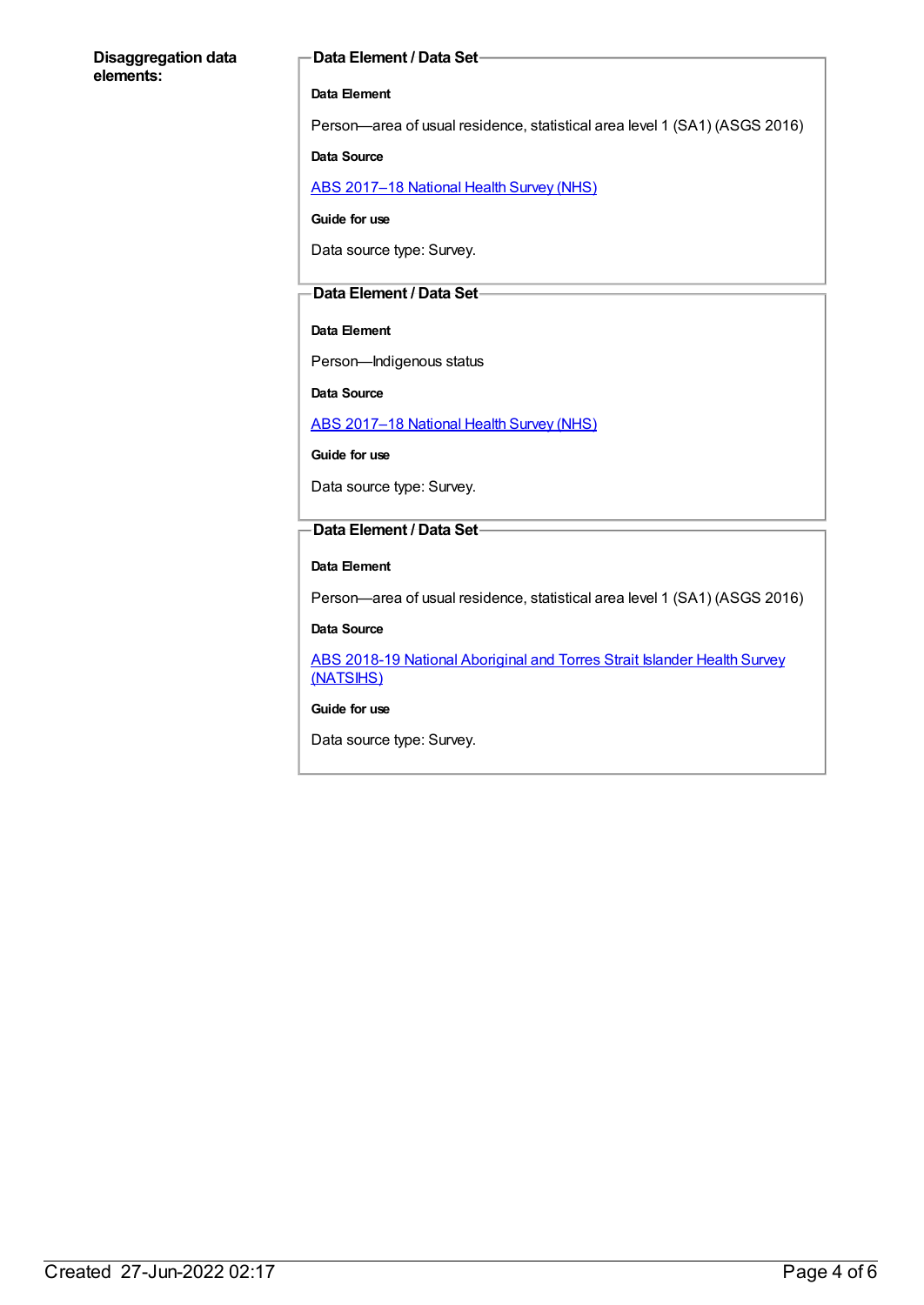**Comments:** Most recent data available are for the 2018-19 National Aboriginal and Torres Strait Islander Health Survey (NATSIHS) (Indigenous data) and the 2017-18 National Health Survey (NHS) (non-Indigenous data) and are included in this cycle of reporting.

> The 2014 report presented data from the National Aboriginal and Torres Strait Islander Health Survey (NATSIHS) component of the 2012–13 Australian Aboriginal and Torres Strait Islander Health Survey (AATSIHS) and the 2011–12 National Health Survey component of the ABS Australian National Health Survey (AHSNHS) 2011–13.

Risky and high risk alcohol consumption based on estimated average daily consumption.

This indicator meets two Council of Australian Governments (COAG) specific outcome areas: Indigenous people remain healthy and free of preventable disease, and alcohol and other drug abuse among Indigenous people is overcome.

At this stage, data are available for persons aged 15 and over only. Data from the NATSIHS are available for very remote areas. The NHS does not cover very remote areas and discrete Aboriginal and Torres Strait Islander communities.

Baseline year for the COAG Closing the Gap target (Close the life expectancy gap within a generation) is 2006 using the 3-year average of 2005–2007; baseline for this indicator is the financial year 2004–05; target year is 2031.

Risky or high risk alcohol consumption is measured by the concept of 'Lifetime risk of alcohol harm' which is currently based on the 2009 National Health and Medical Research Council (NHMRC) guidelines. According to these guidelines, the consumption of 2 or more standard drinks on any day increases the lifetime risk of harm for both men and women. This has been operationalised as: for both males and females, an average of more than 2 standard drinks per day in the last week.

Data for risky/high risk alcohol consumption based on the 2009 NHMRC Guidelines are not comparable with data based on the 2001 NHMRC Guidelines.

The term 'Aboriginal and Torres Strait Islander people' is preferred when referring to the separate Indigenous peoples of Australia. However, the term 'Indigenous' is used interchangeably with 'Aboriginal and Torres Strait Islander' in this indicator to assist readability.

## **Representational attributes**

| <b>Representation class:</b> | Percentage |
|------------------------------|------------|
| Data type:                   | Real       |
| Unit of measure:             | Person     |
| Format:                      | N[N].N     |
|                              |            |

### **Indicator conceptual framework**

**Framework and dimensions:**

Health [Behaviours](https://meteor.aihw.gov.au/content/410676)

**Data source attributes**